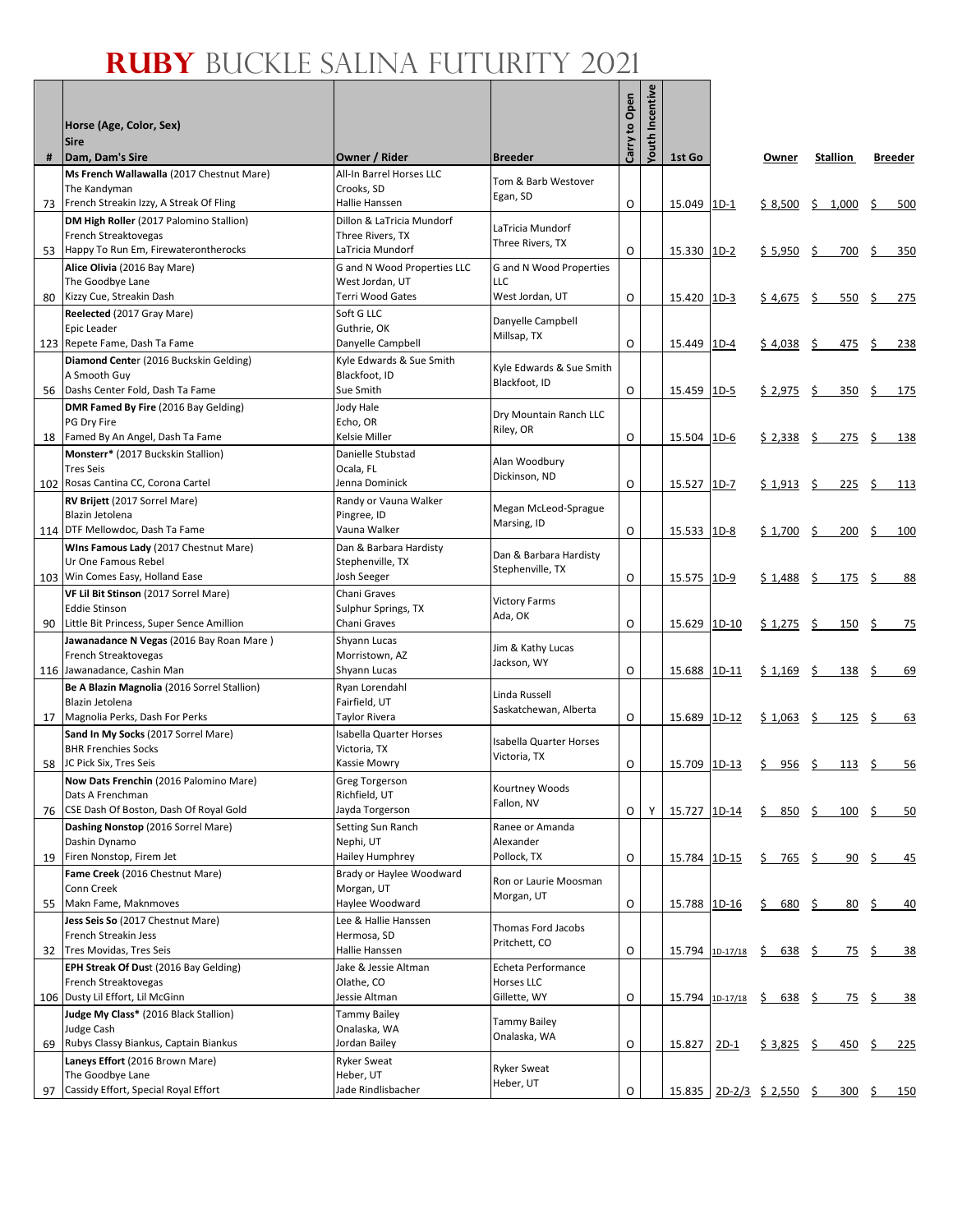# **RUBY** BUCKLE SALINA FUTURITY 2021

| #   | Horse (Age, Color, Sex)<br><b>Sire</b><br>Dam, Dam's Sire              | Owner / Rider                           | <b>Breeder</b>                          | Carry to Open | Incentive<br>Youth | 1st Go |        | Owner             | <b>Stallion</b> |    | <b>Breeder</b> |
|-----|------------------------------------------------------------------------|-----------------------------------------|-----------------------------------------|---------------|--------------------|--------|--------|-------------------|-----------------|----|----------------|
|     | CP Epics Percilla (2017 Chestnut Mare)                                 | Kris Gadbois                            | <b>Claire Powell</b>                    |               |                    |        |        |                   |                 |    |                |
|     | Epic Leader                                                            | Escondido, CA                           | El Dorado, TX                           |               |                    |        |        |                   |                 |    |                |
| 124 | Percilla, Dash Ta Fame<br>Doubledownonthisguy (2016 Palomino Gelding)  | Kassie Mowry<br>Roger & Margaret Jones  |                                         | O             |                    | 15.835 |        | $2D-2/3$ \$ 2,550 | \$<br>300       | \$ | 150            |
|     | Frenchmans Guy                                                         | Farson, WY                              | Margaret Jones                          |               |                    |        |        |                   |                 |    |                |
| 78  | Kwynns Dash, Dash Ta Fame                                              | Margaret Jones                          | Farson, WY                              | O             |                    | 15.846 | $2D-4$ | $$1,275$ \$       | 150             | \$ | 75             |
|     | Look What Dyna Did (2017 Sorrel Mare)<br>JL Dash Ta Heaven             | Mary Ogle<br>Kinta, OK                  | Bennette Barrington-Little              |               |                    |        |        |                   |                 |    |                |
| 57  | HY Talented Chick, Flaming Talent                                      | Mary Beth Ogle                          | Ardmore, OK                             | O             |                    | 15.849 | $2D-5$ | 893<br>\$         | \$<br>105       | S  | 53             |
|     | Getcha Some Pie (2017 Brown Mare)                                      | Tricia Aldridge                         | Copper Spring Ranch LLC                 |               |                    |        |        |                   |                 |    |                |
|     | Furyofthewind<br>Pies Best Punkin, Pie In The Sky                      | Sanger, TX<br>Tricia Aldridge           | Bozeman, MT                             | O             |                    |        |        |                   |                 |    |                |
| 6   | Cfour Epicallie (2016 Sorrel Mare)                                     | Doug & Shannon Moody                    |                                         |               |                    | 15.864 | $2D-6$ | \$.<br>765        | \$<br>90        | S  | 45             |
|     | Epic Leader                                                            | Vernal, UT                              | Kelly & Ivy Conrado<br>Box Elder, SD    |               |                    |        |        |                   |                 |    |                |
| 40  | Little Fancy Granny, Del Puerto Bill                                   | Kelly Conrado                           |                                         | O             |                    | 15.885 | $2D-7$ | \$<br>638         | \$<br>75        | S  | 38             |
|     | I Can Dee (2016 Bay Mare)<br>Blazin Jetolena                           | Darren & Tara Coughlin<br>St George, UT | <b>Busby Quarter Horses</b>             |               |                    |        |        |                   |                 |    |                |
| 95  | I Can See Shawnee, Azyoucansee                                         | Isabelle Coughlin                       | Millsap, TX                             | $\circ$       | Y                  | 15.898 | $2D-8$ | 510<br>\$.        | \$<br>60        | S  | 30             |
|     | Flinging Dinero* (2016 Palomino Roan Stallion)                         | Cross Country Ranch                     | Aimee Kay                               |               |                    |        |        |                   |                 |    |                |
| 35  | A Streak Of Fling<br>LK Shezapeasadinero, PC Frenchmans Hayday         | Culver, OR<br>Jordan Bailey             | <b>Bluff Dale, TX</b>                   | O             |                    | 15.904 | $2D-9$ | 383<br>\$         | \$<br>45        | S  | 23             |
|     | Special For Tres PZ (2017 Bay Mare)                                    | Joao Ferraz Leao                        |                                         |               |                    |        |        |                   |                 |    |                |
|     | <b>Tres Seis</b>                                                       | Weatherford, TX                         | <b>Blessed River LTD</b><br>Frisco, TX  |               |                    |        |        |                   |                 |    |                |
| 4   | Special Copauino, Strawfly Special                                     | Joao Leao                               |                                         | O             |                    | 15.915 | 2D-10  | $\frac{255}{2}$   | 30              | S. | 15             |
|     | Merri Eddies Sun (2016 Chestnut Mare)<br><b>Eddie Stinson</b>          | Jenae Ordeman<br>Saratoga, WY           | Jenae Ordeman                           |               |                    |        |        |                   |                 |    |                |
| 75  | Six Hex Frost, Sundewit                                                | Jenae Orderman                          | Saratoga, WY                            | O             |                    | 15.918 |        |                   |                 |    |                |
|     | TLS Tequila Talkin (2016 Sorrel Gelding)                               | Wayne & Kim Smith                       | Shawna Barichello                       |               |                    |        |        |                   |                 |    |                |
| 121 | Dats A Frenchman<br>Sheza Whiskey Runner, Whiskey River Run            | Touchet, WA<br>Kim Smith                | Kennewick, WA                           | O             |                    | 15.960 |        |                   |                 |    |                |
|     | MJ Barbwire Lane (2016 Grey Mare)                                      | Mark & Linda Jarvis                     |                                         |               |                    |        |        |                   |                 |    |                |
|     | The Goodbye Lane                                                       | Spanish Fork, UT                        | Mark & Linda Jarvis<br>Spanish Fork, UT |               |                    |        |        |                   |                 |    |                |
| 70  | Winkens Express, Winken On Ya<br>Guyz Speedy Girl (2016 Bay Mare)      | Marcie Wilson<br>Kathy Campbell         |                                         | O             |                    | 15.962 |        |                   |                 |    |                |
|     | Frenchmans Guy                                                         | Morristown, AZ                          | <b>Bill or Debbie Myers</b>             |               |                    |        |        |                   |                 |    |                |
| 42  | A Speedy Lena, World Speed                                             | Kathy Campbell                          | Saint Onge, SD                          | O             |                    | 16.010 |        |                   |                 |    |                |
|     | Shez All That Jazz (2016 Grey Mare)<br>Aint Seen Nothin Yet            | <b>Snelling Farms</b><br>Riverton, WY   | <b>Snelling Farms</b>                   |               |                    |        |        |                   |                 |    |                |
| 9   | Pay No Attention, Preferred Pay                                        | Kaitlyn Snelling                        | Riverton, WY                            | O             |                    | 16.033 |        |                   |                 |    |                |
|     | Three Times The Fury (2017 Sorrel Mare)                                | C. Dudley/T. Aldridge                   | Amy Schimke                             |               |                    |        |        |                   |                 |    |                |
| 44  | Furyofthewind<br>Three And Out, Tres Seis                              | Sanger, TX<br>Tricia Aldridge           | Wessington Springs, SD                  | O             |                    | 16.035 |        |                   |                 |    |                |
|     | SmoothMove Ta Heaven (2016 Sorrel Mare)                                | Clay & Roxie Tew                        |                                         |               |                    |        |        |                   |                 |    |                |
|     | JL Dash Ta Heaven                                                      | Lipan, TX                               | Jud Little<br>Ardmore, OK               |               |                    |        |        |                   |                 |    |                |
| 41  | Smooth My Credit, Cash Not Credit                                      | Colt Tew                                |                                         | O             |                    | 16.063 |        |                   |                 |    |                |
|     | Famous Rose Can (2017 Brown Mare)<br>Freckles Ta Fame                  | Brenda Hinze<br>Ault, CO                | Joe & Carla Spitz                       |               |                    |        |        |                   |                 |    |                |
| 117 | Steakin Josey Rose, A Streak Of Fling                                  | Jillian Hinze                           | Lamar, CO                               | O             |                    | 16.081 |        |                   |                 |    |                |
|     | Stetson Ray (2017 Sorrel Gelding)                                      | Gayle & Darby Duncan                    | Darby Duncan                            |               |                    |        |        |                   |                 |    |                |
| 45  | <b>Eddie Stinson</b><br>Sixes Plain Bully, Bully Bullion               | Cameron, OK<br>Lance Graves             | Cameron, OK                             | O             |                    | 16.088 |        |                   |                 |    |                |
|     | AnnieAintLDS (2016 Bay Mare)                                           | Jessi Cronquist                         | Cody & Sharlie Wade                     |               |                    |        |        |                   |                 |    |                |
|     | PC Redwood Manny                                                       | Hooper, UT                              | Hooper, UT                              |               |                    |        |        |                   |                 |    |                |
| 13  | LDS Im No Angel, Hawkish<br>VF Queen Stinson (2016 Bay Mare)           | Jessi Cronquist<br>Chelsea Juarez       |                                         | O             |                    | 16.095 |        |                   |                 |    |                |
|     | <b>Eddie Stinson</b>                                                   | Belgrade, MT                            | <b>Victory Farms</b>                    |               |                    |        |        |                   |                 |    |                |
| 72  | Bloomingdales, First Down Dash                                         | Lindsay Schulz                          | Ada, OK                                 | O             |                    | 16.127 |        |                   |                 |    |                |
|     | NNN Firewater Dash (2016 Sorrel Gelding)<br><b>NNN Firewater Alive</b> | Jeanette Nelson<br>Milledgeville, GA    | Mike Plott Estate                       |               |                    |        |        |                   |                 |    |                |
| 120 | Cant Catch Cleat, Dashing Cleat                                        | Ryann Pedone                            | Waverly, AL                             | O             |                    | 16.138 |        |                   |                 |    |                |
|     |                                                                        |                                         |                                         |               |                    |        |        |                   |                 |    |                |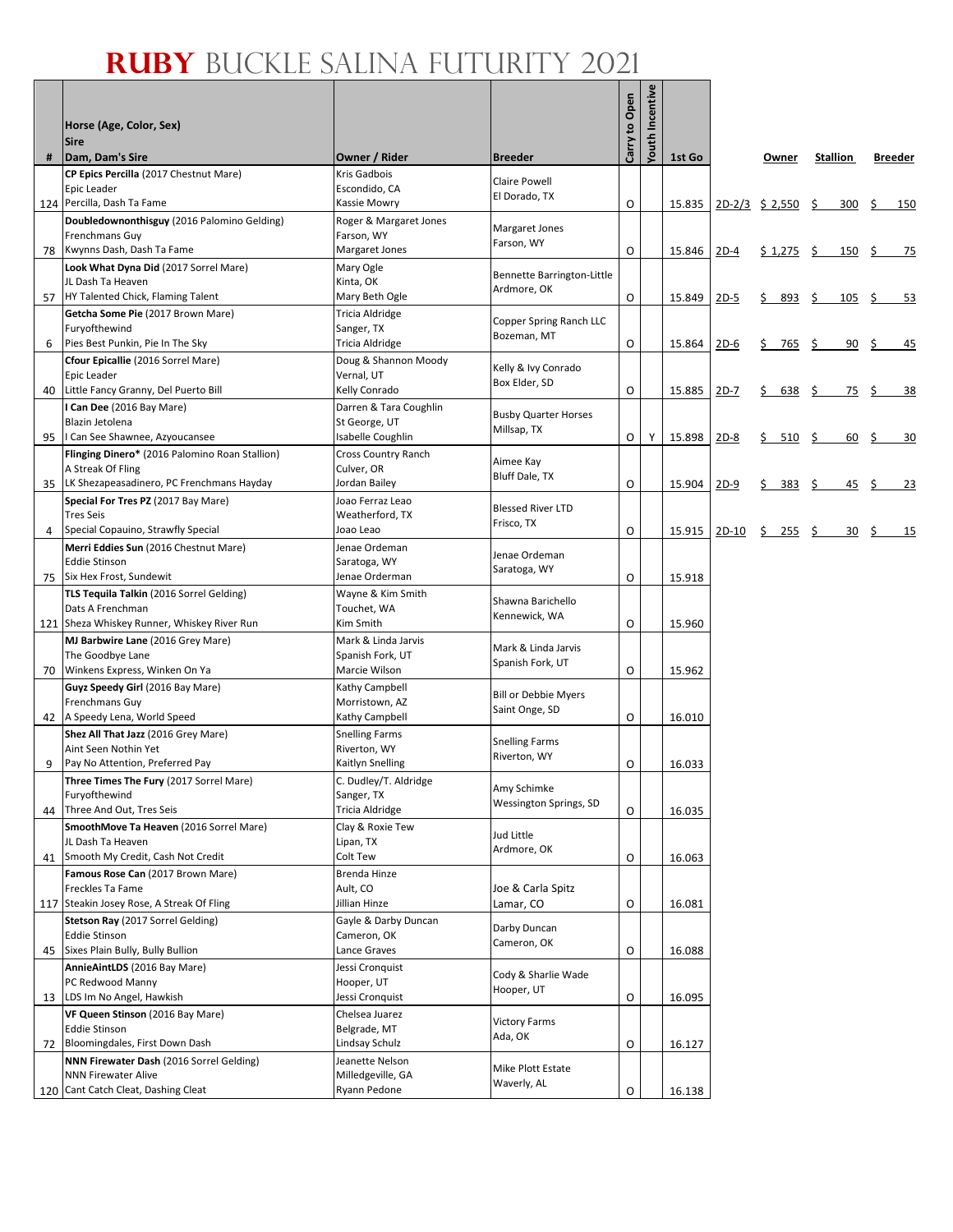|     | Horse (Age, Color, Sex)                                                      |                                          |                              | Carry to Open | Youth Incentive |        |
|-----|------------------------------------------------------------------------------|------------------------------------------|------------------------------|---------------|-----------------|--------|
|     | <b>Sire</b>                                                                  |                                          |                              |               |                 |        |
| #   | Dam, Dam's Sire                                                              | Owner / Rider                            | <b>Breeder</b>               |               |                 | 1st Go |
|     | Mister Prime Time (2016 Buckskin Gelding)<br>PG Dryfire                      | Erin Beukelman<br>Caldwell. ID           | Donna Stovner                |               |                 |        |
| 39  | Prime Time Rocket, Frenchmans Guy                                            | Erin Beukelman                           | Parma, ID                    | O             |                 | 16.148 |
|     | KM Famous Sniper (2016 Sorrel Gelding)                                       | Summer Lunt                              | Katie McCaslan               |               |                 |        |
|     | First Down French                                                            | Snowflake, AZ                            | Raisin City, CA              |               |                 |        |
| 91  | Dash Ta Fantasy, Dash Ta Fame                                                | DaCota Monk                              |                              |               |                 | 16.151 |
|     | Good K Oss (2016 Buckskin Mare)<br>The Goodbye Lane                          | Clay Peck<br>Lehi, UT                    | Clay Peck                    |               |                 |        |
| 101 | Choice Hot Doc, Mr Docs Acacio                                               | Kali Jo Parker                           | Lehi, UT                     | O             |                 | 16.181 |
|     | Smooth N Speedy Guy (2016 Buckskin Gelding)                                  | Kathy Campbell                           | <b>Bill or Debbie Myers</b>  |               |                 |        |
|     | A Smooth Guy                                                                 | Morristown, AZ                           | Saint Onge, SD               |               |                 |        |
| 81  | Patience N Speed, World Speed<br>Crack Open TheBubbly (2016 Buckskin Mare)   | Shyann Lucas<br>Stacee Lundstrom         |                              | O             |                 | 16.241 |
|     | First Down French                                                            | Finley, ND                               | <b>Stacee Lundstrom</b>      |               |                 |        |
| 66  | Stop The Bubbly, Nonstop Bubblin                                             | Josh Seeger                              | Finley, ND                   | O             |                 | 16.253 |
|     | Ruby Rubacuori (2017 Red Roan Mare)                                          | Jody & Tracy Henderson                   | Jody & Tracy Henderson       |               |                 |        |
|     | A Dash Ta Streak                                                             | Alvarado, TX                             | Alvarado, TX                 |               |                 |        |
| 1   | War Lena Kitty, War Lena Bars<br>Streakin Lil Perks (2017 Blue Roan Mare)    | Ryann Pedone<br><b>Tricia Aldridge</b>   |                              | O             |                 | 16.261 |
|     | Streakin Lil Wayne                                                           | Sanger, TX                               | Don &/or Tracy McManus       |               |                 |        |
| 88  | R Cash Master, Perks Master                                                  | Tricia Aldridge                          | Lone Grove, OK               | O             |                 | 16.265 |
|     | TS Lora's Guy Stinson (2016 Sorrel Gelding)                                  | Lindsay Schulz                           | Karen Lynn Ottinger          |               |                 |        |
|     | <b>Eddie Stinson</b>                                                         | Moses Lake, WA                           | Hondo, TX                    |               |                 |        |
| 30  | Firewater Frenchie, Frenchmans Guy<br>Guy Of My Dreams (2016 Sorrel Gelding) | Lindsay Schulz<br>Wayne & Kim Smith      |                              | O             |                 | 16.270 |
|     | A Smooth Guy                                                                 | Touchet, WA                              | Wayne & Kim Smith            |               |                 |        |
| 83  | Show Me Your Hyde, Darkelly                                                  | Kim Smith                                | Touchet, WA                  | O             |                 | 16.282 |
|     | Heza Swift Spyder (2016 Sorrel Gelding)                                      | Brad & Karly Knight                      | Clay Peck                    |               |                 |        |
|     | The Goodbye Lane<br>112 Coons Glory, BF Heza Hot Shot                        | Roosevelt, UT<br><b>Stacy Glause</b>     | Lehi, UT                     | O             |                 | 16.331 |
|     | HR Heavens Haze (2017 Bay Gelding)                                           | <b>Kendall Pearce</b>                    |                              |               |                 |        |
|     | JL Dash Ta Heaven                                                            | Valley View, TX                          | <b>Thomas Chourdant</b>      |               |                 |        |
| 89  | French Bouglet, Frenchmans Guy                                               | Jessica Morris                           | Choudrant, LA                | O             |                 | 16.342 |
|     | LX Famous Jet (2017 Sorrel Gelding)                                          | Colin Letham                             | Randy or Vauna Walker        |               |                 |        |
| 74  | Blazin Jetolena<br>DTF Way To Be, Dash Ta Fame                               | Blackfoot, ID<br>Vauna Walker            | Blackfoot, ID                |               |                 | 16.348 |
|     | Kool Rocketman (2017 Sorrel Gelding)                                         | <b>Tiffeny Accomazzo</b>                 |                              |               |                 |        |
|     | Valiant Hero                                                                 | Stephenville, TX                         | Brenda Reswig<br>Bismark, ND |               |                 |        |
| 43  | One Kool Wagon, PYC Paint Your Wagon                                         | Ryann Pedone                             |                              | O             |                 | 16.351 |
|     | Famous Because (2016 Sorrel Mare)<br>JB Proud N Famous                       | J Diamond Ranch<br>Joseph, UT            | J Diamond Ranch              |               |                 |        |
| 12  | Ruby Faysema, Bold Episode                                                   | Michele McLeod                           | Joseph, UT                   | O             |                 | 16.352 |
|     | Tres Candies Pz (2017 Bay Mare)                                              | Joao Ferraz Leao                         | Guy Rodrigues Peixoto        |               |                 |        |
|     | <b>Tres Seis</b>                                                             | Weatherford, TX                          | Junior                       |               |                 |        |
| 37  | Sex N Candy, White Tie                                                       | Joao Leao                                | Frisco, TX                   | O             |                 | 16.377 |
|     | Smooth N Fuzzy (2016 Sorrel Mare)<br>A Smooth Guy                            | McColee Land & Livestock<br>Mapleton, UT | Bill & Debbie Myers          |               |                 |        |
| 8   | FC Peachfuzz Ta Fame, Dash Ta Fame                                           | Kate Quast                               | Saint Onge, SD               | O             |                 | 16.394 |
|     | Jess Win Harriet (2016 Sorrel Mare)                                          | Paul or Vickie Solmonsen                 | Bryan Holgate                |               |                 |        |
|     | <b>Winners Version</b>                                                       | Axtell, UT                               | Altamont, UT                 |               |                 |        |
| 94  | Six Sasperillys, Sixes Jess<br>So Im A Blazin Fame (2016 Sorrel Mare)        | Vickie Solmonsen<br>Kelle K Moore        |                              | O             |                 | 16.416 |
|     | Blazin Jetolena                                                              | Douglas, WY                              | Amy Behrends                 |               |                 |        |
| 71  | Leavem Sweet Lucy, Dash Ta Fame                                              | Hope Raley                               | Fredericksburg, TX           | O             |                 | 16.430 |
|     | Nowata Sign (2016 Bay Mare)                                                  | Reanna O'Bar                             | Darling Farms LLC            |               |                 |        |
|     | Freighttrain B                                                               | Fountain, CO                             | Lamont, OK                   |               |                 |        |
| 82  | Saratoga Song, First Down Dash<br>DH Smoothguy Ta Fame (2016 Palomino Mare)  | Kelly Conrado<br>Donna Heinen            |                              |               |                 | 16.432 |
|     | A Smooth Guy                                                                 | Mesa, WA                                 | Donna Heinen                 |               |                 |        |
|     | 118 CP Hoot Ta Boot, Dash Ta Fame                                            | Donna Heinen                             | Mesa, WA                     | O             |                 | 16.440 |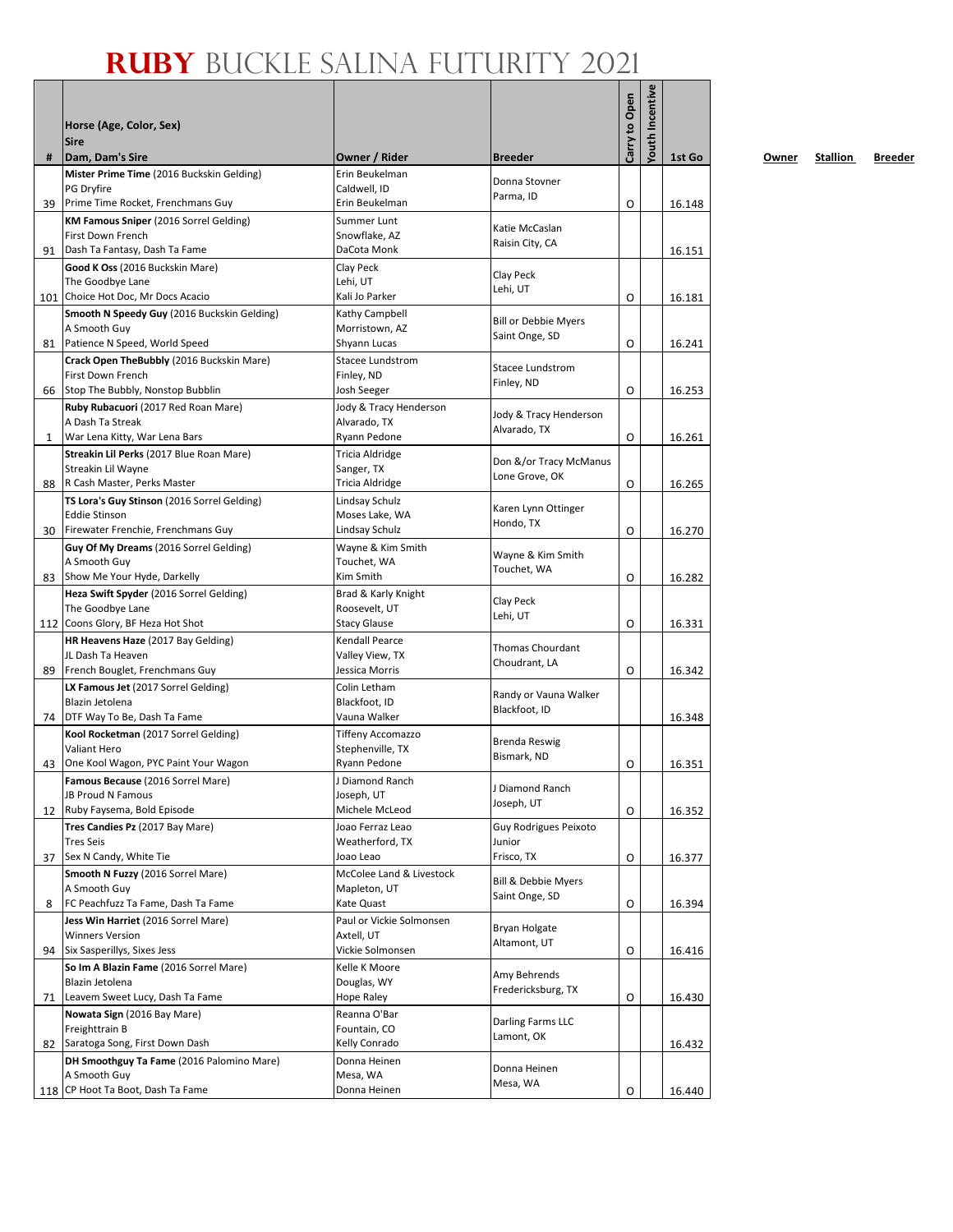|     | Horse (Age, Color, Sex)<br><b>Sire</b>                                                |                                                |                                         | Carry to Open | <b>Youth Incentive</b> |        |
|-----|---------------------------------------------------------------------------------------|------------------------------------------------|-----------------------------------------|---------------|------------------------|--------|
| #   | Dam, Dam's Sire                                                                       | Owner / Rider                                  | <b>Breeder</b>                          |               |                        | 1st Go |
|     | Switching Creeks (2016 Chestnut Mare)                                                 | Paul Freed                                     | Ron & Laurie Mooseman                   |               |                        |        |
|     | Conn Creek                                                                            | Wellsville, UT                                 | Morgan, UT                              |               |                        |        |
| 23  | RM Switchiing Creeks, Chickie Cherry Cola<br>Rockstar By Design (2016 Brown Stallion) | Kailey Mitton<br>Jamie Bashford                | Jason Martin & Charlie                  | O             |                        | 16.443 |
|     | Slick By Design                                                                       | Queen Creek, AZ                                | Cole                                    |               |                        |        |
| 49  | Streakingflingindisco, A Streak Of Fling                                              | Jamie Bashford                                 | Pilot Point, TX                         | O             |                        | 16.449 |
|     | Curious Society Cash (2017 Sorrel Gelding)                                            | 7B Performance Horses                          | 7B Performance Horses                   |               |                        |        |
|     | No Cash Back                                                                          | Buhl, ID                                       | Buhl, ID                                |               |                        |        |
|     | 111 Ms Pico Society, Sweet Society Road                                               | David Wiseman                                  |                                         | O             |                        | 16.476 |
|     | Born Ta Be A Cowboy* (2016 Buckskin Stallion)<br>Sadies Borntoperform                 | Nichols & Kara Caspers<br>New Underwood, SD    | Arrow Y Ranch                           |               |                        |        |
| 10  | Boons Drift Girl, PC Boonlacious                                                      | <b>Kassidy Caspers</b>                         | Wasta, SD                               | O             |                        | 16.483 |
|     | LH Sheza Hellavalane (2016 Chestnut Mare)                                             | Cathy Morgan                                   |                                         |               |                        |        |
|     | The Goodbye Lane                                                                      | Menan, ID                                      | Lorlelei Hankins<br>Rock Springs, TX    |               |                        |        |
| 34  | HellnFury, Furyofthewind                                                              | Cathy Morgan                                   |                                         | O             |                        | 16.517 |
|     | Fast Under Pressure (2017 Sorrel Mare)                                                | <b>Aubrey Smith</b>                            | Martha Reeves                           |               |                        |        |
|     | No Pressure On Me<br>104 Ryonsfastbucklebunny, Fast Flying Ryon                       | Binghampton, NY<br>Ryann Pedone                | Weatherford, TX                         | O             |                        |        |
|     | Tex Walka (2017 Bay Gelding)                                                          | Lance Stairs                                   |                                         |               |                        | 16.573 |
|     | Slick By Design                                                                       | Hanford, CA                                    | Doug Brown/Tim Parker                   |               |                        |        |
|     | 115 Rene To Run, Rene Dan Jet                                                         | <b>Lyndee Stairs</b>                           | Paso Robles, CA                         | O             |                        | 16.598 |
|     | Look At Bert Fly (2016 Bay Gelding)                                                   | Stephanie Ryan                                 | Stephanie Ryan                          |               |                        |        |
|     | JD Look                                                                               | Poulsbo, WA                                    | Poulsbo, WA                             |               |                        |        |
| 48  | Plain Candy Bar, Just Plain Colonel                                                   | Stephanie Ryan                                 |                                         | O             |                        | 16.607 |
|     | Bola De Fuego* (2016 Bay Stallion)<br><b>Firewater Flit</b>                           | Danielle Stubstad<br>Ocala, FL                 | Christine & Debbie<br>Langlois          |               |                        |        |
| 31  | Beam Me Up Kelly, First Down Kelly                                                    | Jenna Dominick                                 | Watsonville, CA                         | O             |                        | 16.693 |
|     | Your Rockin Lady (2016 Sorrel Mare)                                                   | Mike Oden Cattle Co                            |                                         |               |                        |        |
|     | Rockin W                                                                              | Williams, AZ                                   | Mike Oden Cattle Co<br>Williams, AZ     |               |                        |        |
| 65  | Your Ginnin Lady, Tanquery Gin                                                        | Christina Gould                                |                                         | O             |                        | 16.719 |
|     | Lulu Stinson (2017 Sorrel Mare)                                                       | Chris Lybbert                                  | Chris Lybbert                           |               |                        |        |
| 50  | <b>Eddie Stinson</b><br>Lydia An Heiress, Dr Nick Bar                                 | Forestburg, TX<br>Samantha Boone               | Forestburg. TX                          | O             |                        | 16.734 |
|     | Smooth Up Lady (2016 Palomino Mare)                                                   | Gayle Gray Smith                               |                                         |               |                        |        |
|     | A Smooth Guy                                                                          | Cave Creek, AZ                                 | Mike Oden Cattle Co                     |               |                        |        |
| 84  | Up Straight, Lean With Me                                                             | Jenna Duhon                                    | Williams, AZ                            | O             |                        | 16.764 |
|     | Rainys Flyer (2016 Buckskin Mare)                                                     | Chyanne Soffel                                 | Chyanne Soffel                          |               |                        |        |
|     | Guys Eye Paint                                                                        | Circleville, UT                                | Circleville, UT                         |               |                        |        |
| 86  | The Rainbow Flyer, Strawfly Special                                                   | Jessica Miller                                 |                                         | O             |                        | 16.818 |
|     | TPH Aint Dun It Yet (2016 Dun Gelding)<br>Aint Seen Nothin Yet                        | Deborah Grulke<br>Buckeye, AZ                  | Deborah Grulke                          |               |                        |        |
| 28  | Dun It With Revenge, Hollywood Heat                                                   | Deborah Grulke                                 | Buckeye, AZ                             | O             |                        | 16.819 |
|     | One Smooth Oakie (2016 Sorrel Mare)                                                   | Kathy Campbell                                 |                                         |               |                        |        |
|     | A Smooth Guy                                                                          | Morristown, AZ                                 | Copper Spring Ranch LLC<br>Tularosa, NM |               |                        |        |
| 5   | Dales No Okie, Okey Dokey Dale                                                        | Kathy Campbell                                 |                                         | O             |                        | 16.888 |
|     | Secret Slew Of Cash (2016 Gray Gelding)<br>Hez Our Secret                             | Tyson & Kasandra Hansen<br>Dammeron Valley, UT | Teri Cochran                            |               |                        |        |
| 36  | Czech This Chick, Chicks Slew Of Bux                                                  | Kelsey Hayden                                  | Lipan, TX                               | O             |                        | 16.917 |
|     | TFour Shome The Money (2017 Bay Gelding)                                              | Makenna Christensen                            |                                         |               |                        |        |
|     | Tfouroverdrivinnfame                                                                  | Lakepoint, UT                                  | Four Taylors Ranch                      |               |                        |        |
| 107 | Money From the Mint, On The Money Red                                                 | Makenna Christensen                            | Neola, UT                               | O             |                        | 17.051 |
|     | CR Sassy Frenchgirl (2016 Bay Roan Mare)                                              | Sylvia Howell                                  | Sylvia Howell                           |               |                        |        |
| 98  | French Streaktovegas<br>Estrella La Jolla, Streakin La Jolla                          | Romoland, CA<br>Cassie Howell                  | Romoland, CA                            |               |                        |        |
|     | Rollin Blue Jeans (2016 Brown Gelding)                                                | Vickie or Greg Lamb                            |                                         | O             |                        | 17.239 |
|     | Sparkys Blue Road                                                                     | Malad, ID                                      | 7B Performance Horses                   |               |                        |        |
| 20  | Wrangler Roll, First Wrangler                                                         | Mekelle Hollingsworth                          | Buhl, ID                                | O             |                        | 17.424 |
|     | Natural Born Rockin (2016 Bay Gelding)                                                | Mike Oden Cattle Co                            | Mike Oden Cattle Co                     |               |                        |        |
|     | Rockin W                                                                              | Williams, AZ                                   | Williams, AZ                            |               |                        |        |
| 33  | Natural Born Dunit, Hollywood Dun It                                                  | Christina Gould                                |                                         | O             |                        | 17.662 |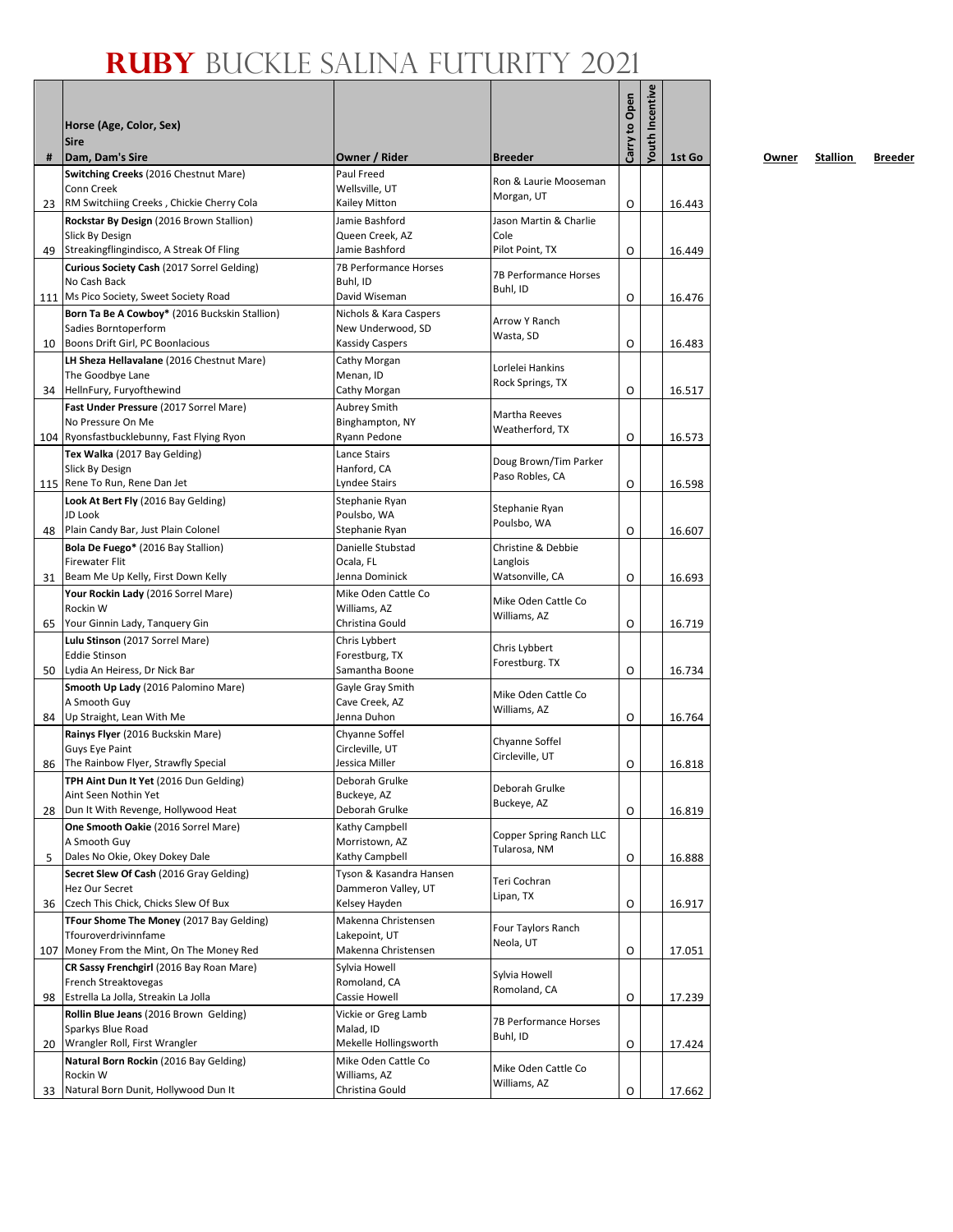|     |                                                                                         |                                             |                                                   | Carry to Open | <b>Youth Incentive</b> |        |
|-----|-----------------------------------------------------------------------------------------|---------------------------------------------|---------------------------------------------------|---------------|------------------------|--------|
|     | Horse (Age, Color, Sex)                                                                 |                                             |                                                   |               |                        |        |
|     | <b>Sire</b>                                                                             |                                             |                                                   |               |                        |        |
| #   | Dam, Dam's Sire<br>First Vanila (2016 Palomino Mare)                                    | Owner / Rider<br><b>Stephanie Forbes</b>    | <b>Breeder</b>                                    |               |                        | 1st Go |
|     | Coronado Cartel                                                                         | Niagara-On-The-Lake, Ontario                | Alan Woodbury                                     |               |                        |        |
| 26  | Dash Ta Vanila, Dash Ta Fame                                                            | <b>Stephanie Forbes</b>                     | Dickinson, ND                                     | O             |                        | 17.690 |
|     | CR Lane Ta Fame (2016 Chestnut Gelding)                                                 | Tammy Chatburn                              | Jeff & Tammy Chatburn                             |               |                        |        |
|     | The Goodbye Lane                                                                        | Albion, ID                                  | Albion, ID                                        |               |                        |        |
| 93  | Stitchs Jet Ta Fame, Fire Water Ta Fame                                                 | Tammy Chatburn                              |                                                   | O             |                        | 17.827 |
|     | Mucho Suave (2016 Buckskin Gelding)<br>A Smooth Guy                                     | Maesa Kummer<br>Briggsdale, CO              | Maesa Kummer                                      |               |                        |        |
| 79  | Fergies Fling, A Streak Of Fling                                                        | Maesa Kummer                                | Briggsdale, CO                                    | O             |                        | 18.572 |
|     | Hammer It Smooth (2017 Buckskin Mare)                                                   | Sierra Zowada                               |                                                   |               |                        |        |
|     | A Smooth Guy                                                                            | Big Horn, WY                                | Mike Pickard<br>Byars, OK                         |               |                        |        |
| 52  | Designers Splash, Splash Bac                                                            | Sierra Zowada                               |                                                   | O             |                        | 18.941 |
|     | Hello Stella (2017 Brown Mare)                                                          | Sharin Hall                                 | <b>Sharin Hall</b>                                |               |                        |        |
| 51  | The Goodbye Lane<br>Go Go Fame, Dash Ta Fame                                            | Pilot Point, TX<br>Sharin Hall              | Pilot Point, TX                                   | O             |                        | 20.043 |
|     | BS Born Ta Cash (2016 Gray Mare)                                                        | DaCota Monk & Louis Saggione                |                                                   |               |                        |        |
|     | Born Ta Be Famous                                                                       | Point, TX                                   | Kris Suard                                        |               |                        |        |
| 59  | Sulley, Judge Cash                                                                      | DaCota Monk                                 | Thibodaux, LA                                     | O             |                        | 20.251 |
|     | <b>BVB Winners Fame (2016 Sorrel Gelding)</b>                                           | J & J Atkinson LLC                          | Van Dee Bearden                                   |               |                        |        |
|     | <b>Winners Version</b>                                                                  | Murray, UT                                  | Riverton, UT                                      |               |                        |        |
| 22  | CPA Streak Ta Fame, Dash Ta Fame                                                        | Jill Atkinson                               |                                                   |               |                        | 20.629 |
|     | Partons My French (2016 Palomino Mare)<br><b>First Down French</b>                      | Sonia Gorrell<br>Porterville, CA            | Sonia Gorrell                                     |               |                        |        |
| 27  | Presure Points, Jazzin Hi                                                               | Sonia Gorrell                               | Porterville, CA                                   | O             |                        | 20.662 |
|     | Too Fame Or Fly (2016 Cremello Mare)                                                    | <b>Rich Morley</b>                          | Hughes Morley Land &                              |               |                        |        |
|     | PC Redwood Manny                                                                        | Salem, UT                                   | Livestock                                         |               |                        |        |
|     | 113 Sophera Fame, Dash Ta Fame                                                          | Eliza Morley                                | Payson, UT                                        |               |                        | 20.768 |
|     | HR My Fame Is Epic (2016 Sorrel Gelding)                                                | <b>BAJ Living Trust</b>                     | Elizabeth S Hays                                  |               |                        |        |
| 109 | Epic Leader<br>Go Wilma Dash, Dash Ta Fame                                              | Scottsdale, AZ<br><b>Buffy Walchli</b>      | Arcadia, LA                                       | O             |                        | 20.944 |
|     | Pritzi By Design (2016 Bay Mare)                                                        | <b>Starlyn McCauley</b>                     |                                                   |               |                        |        |
|     | Slick By Design                                                                         | Silver City, NM                             | Megan/Bill/Susie Lewis                            |               |                        |        |
| 87  | Frenchmans Pritzi, Frenchmans Guy                                                       | <b>Starlyn McCauley</b>                     | Filer, ID                                         | O             |                        | 21.009 |
|     | MarlaHoooch (2016 Buckskin Mare)                                                        | Wes Kellet                                  | Cody & Sharlie Wade                               |               |                        |        |
|     | PC Redwood Manny                                                                        | Plain City, UT                              | Hooper, UT                                        |               |                        |        |
| 38  | Scottys Special Popo, Royal Special Effort<br>Tactical Patience (2016 Chestnut Gelding) | McKinlee Kellett<br><b>B Spur'n Ranch</b>   |                                                   | O             |                        | 21.083 |
|     | <b>Winners Version</b>                                                                  | Payson, UT                                  | Robert or Jody Norris                             |               |                        |        |
| 64  | Just Swing Easy, Dash For Cash                                                          | Amanda Butler                               | Caldwell, TX                                      | O             |                        | 21.096 |
|     | Mister Tres (2017 Brown Gelding)                                                        | Ryann Pedone                                |                                                   |               |                        |        |
|     | <b>Tres Seis</b>                                                                        | Sunset, TX                                  | <b>Bennett Racing Stables LLC</b><br>Franklin, IN |               |                        |        |
| 54  | A True Stoli, Stoli                                                                     | Ryann Pedone                                |                                                   | O             |                        | 21.099 |
|     | Pressures Off Lena (2017 Sorrel Mare)<br>No Pressure On Me                              | Danielle Stubstad<br>Ocala, FL              | Danielle Stubstad                                 |               |                        |        |
| 67  | DSR Spirit Olena, Gay Bar Dynamo                                                        | Jenna Dominick                              | Ocala, FL                                         | O             |                        | 21.099 |
|     | CM A Swift Corona (2016 Bay Mare)                                                       | Trent & Deena Van Tassell                   |                                                   |               |                        |        |
|     | The Goodbye Lane                                                                        | Portage, UT                                 | Cole & Marcie Wilson                              |               |                        |        |
| 60  | CM Corona Onthehouse, Stel Corona                                                       | Deena Van Tassell                           | Spanish Fork, UT                                  | O             |                        | 21.101 |
|     | Sheza Smooth Captain (2016 Buckskin Mare)                                               | Erin Beukelman                              | Christy Kruse                                     |               |                        |        |
|     | A Smooth Guy<br>Captains Bunny Chick, Captain Biankus                                   | Caldwell, ID<br>Erin Beukelman              | Redmond, OR                                       |               |                        |        |
| 3   | Driftin Journey Lane (2016 Brown Mare)                                                  | Jared Brotherson                            |                                                   |               |                        | 21.132 |
|     | The Goodbye Lane                                                                        | Wales, UT                                   | Matthew & Candice Losee                           |               |                        |        |
| 63  | Speedy Blue Belle, My Blue Drift                                                        | Candice Losee                               | Spanish Fork, UT                                  | O             |                        | 21.247 |
|     | A Dash Ta Winn (2017 Bay Roan Mare)                                                     | Kylie Sisam                                 | Lisa O'Rourke Fulton                              |               |                        |        |
|     | A Dash Ta Streak                                                                        | Spanish Fork, UT                            | Valentine, NE                                     |               |                        |        |
| 46  | Winnsboro, Merridoc                                                                     | Kylie Sisam                                 |                                                   | O             |                        | 21.267 |
|     | Gunnit To Sixty 37 (2017 Gray Gelding)<br>PG Dry Fire                                   | Idaho Physicians Assistant Inc<br>Rigby, ID | Shannon Renee Akerstrom                           |               |                        |        |
| 47  | Packin Golden Coins, Packin Sixes                                                       | Callie Jones                                | Potter Valley, CA                                 | O             |                        | 21.422 |
|     |                                                                                         |                                             |                                                   |               |                        |        |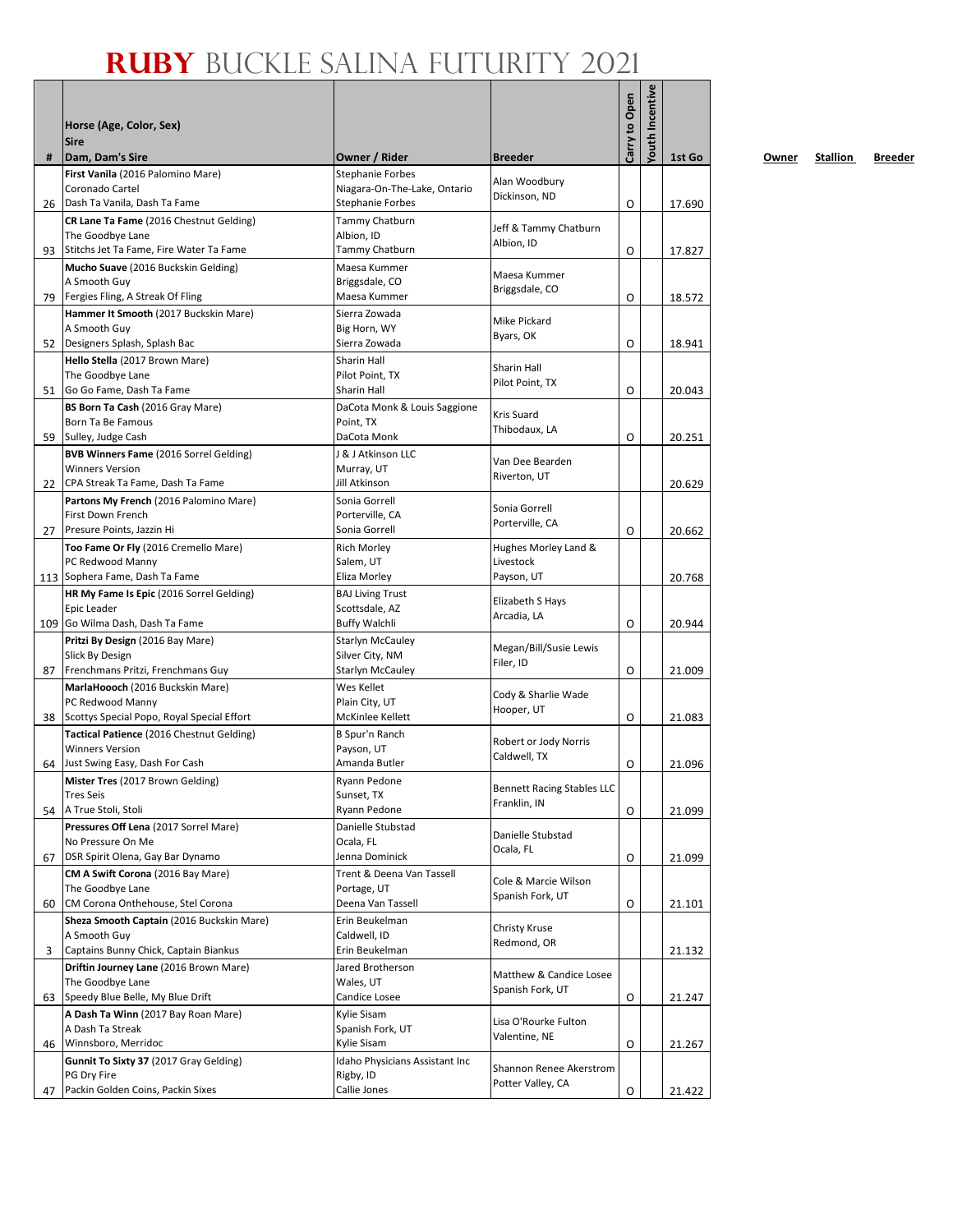|    | Horse (Age, Color, Sex)<br><b>Sire</b>                                                                     |                                                                     |                                     | Carry to Open | <b>Youth Incentive</b> |         |
|----|------------------------------------------------------------------------------------------------------------|---------------------------------------------------------------------|-------------------------------------|---------------|------------------------|---------|
| #  | Dam, Dam's Sire                                                                                            | Owner / Rider                                                       | <b>Breeder</b>                      |               |                        | 1st Go  |
|    | Miss Goodbye King (2016 Chestnut Mare)<br>The Goodbye Lane                                                 | Chelsea Jepperson<br>Genola, UT                                     | Joe & Sherry Barney<br>Genola, UT   |               |                        |         |
|    | 105 Vintage Annie King, Vintage Continental<br>Rivons Mr America (2017 Sorrel Gelding)<br><b>Tres Seis</b> | Chelsea Jepperson<br>Wilde Performance Horses Inc<br>Wenyzville, MO | Kissmyfairytale Inc<br>Azle, TX     | O             |                        | 21.435  |
| 85 | Electric Fire Water, Flaming Fire Water                                                                    | Ryann Pedone                                                        |                                     | O             |                        | 21.466  |
| 68 | Greatunderpressure (2016 Sorrel Gelding)<br>No Pressure On Me<br>Kiss Kiss This, Chain Of Events           | Ryann Pedone<br>Sunset, TX<br>Ryann Pedone                          | Ryann Pedone<br>Sunset, TX          | O             |                        | 21.587  |
| 24 | Down By The Creek (2016 Chestnut Gelding)<br>Conn Creek<br>BF Pieces Of April, First Prize Perry           | Ron or Laurie Moosman<br>Morgan, UT<br>Kaycee Ferrin                | Ron or Laurie Moosman<br>Morgan, UT | O             |                        | 21.862  |
|    | Goodbye Shadow (2016 Bay Gelding)                                                                          | Clay Peck                                                           | Kara Olson & Deanna                 |               |                        |         |
|    | The Goodbye Lane                                                                                           | St George, UT                                                       | Morris                              |               |                        |         |
| 21 | Toast The Dollars, Sir Austin Dollars                                                                      | Teressa Peck                                                        | Fort Bridger, WY                    | O             |                        | 22.441  |
|    | Blazin Twist Of Fame (2016 Bay Mare)<br>Blazin Jetolena                                                    | Cathy Morgan<br>Menan, ID                                           | Cathy Morgan<br>Menan, ID           |               |                        |         |
| 2  | Fit For Fame, Fit To Fly                                                                                   | Cathy Morgan                                                        |                                     | O             |                        | 22.635  |
| 92 | Yippie Five Cartel (2016 Sorrel Mare)<br><b>Five Bar Cartel</b><br>Yippie Skippie, Streakin La Jolla       | Jamie Snyder & Alexander<br>McHenry   Norco, CA<br>Jamie Snyder     | Narciso Flores<br>Houston, TX       | O             |                        | 22.802  |
|    | JT Chromie By Design (2017 Sorrel Mare)                                                                    | Kasey Moore                                                         |                                     |               |                        |         |
|    | Slick By Design                                                                                            | Rolla, MO                                                           | John Teagarden<br>Lacygne, KS       |               |                        |         |
|    | 122 Chrome Contender, Title Contender                                                                      | DaCota Monk                                                         |                                     | O             |                        | 34.483  |
|    | SR Easin Ta Heaven (2016 Sorrel Mare)<br>JL Dash Ta Heaven                                                 | <b>Stock Ranch LLC</b><br>Naples, FL                                | Jud Little                          |               |                        |         |
| 7  | Easy Guyz, Holland Ease                                                                                    | Sabra O'Quinn                                                       | Ardmore, OK                         | O             |                        | 999.000 |
|    | Aint Seen Her Yet (2016 Palomino Mare)                                                                     | Maggie Poloncic                                                     |                                     |               |                        |         |
|    | Aint Seen Nothin Yet                                                                                       | Gillette, WY                                                        | Janelle Osborne<br>Hartville, MO    |               |                        |         |
| 11 | Sharem Down First, First Wrangler                                                                          | Maggie Poloncic                                                     |                                     | O             |                        | 999.000 |
|    | Confederatefirewater (2017 Black Gelding)<br>Johnny Reb Jackson                                            | Bob & Revae Barthle<br>Dade City, FL                                | Bob & Revae Barthle                 |               |                        |         |
| 14 | Flittin Fire Bug, Fire Easy                                                                                | Ryann Pedone                                                        | Dade City, FL                       | O             |                        | 999.000 |
|    | Bet She Can Fly (2016 Sorrel Mare)                                                                         | <b>Tofell Ranch</b>                                                 | Jan Toffel                          |               |                        |         |
|    | <b>Bet Hesa Cat</b>                                                                                        | Millsap, TX                                                         | Millsap, TX                         |               |                        |         |
| 15 | Smartest Lil Lucy, Smart Little Jerry                                                                      | Kaylan Smith<br>Kellie Collier                                      |                                     | O             |                        | 999.000 |
|    | Moves Like Jagger (2016 Bay Roan Gelding)<br>A Streak Of Fling                                             | Hereford, TX                                                        | Kellie Collier                      |               |                        |         |
| 16 | Paper Doll, Unknown                                                                                        | Kelsey Hayden                                                       | Hereford, TX                        | O             |                        | 999.000 |
|    | Crystalzz N Vegas (2016 Bay Roan Mare)                                                                     | Jackie Rhoden                                                       | Jim & Kathy Lucas                   |               |                        |         |
|    | French Streaktovegas                                                                                       | Prineville, OR                                                      | Jackson, WY                         |               |                        |         |
| 25 | Clarks Poco Crystal, Weavers Poco Sugar<br>Designedforpressure (2017 Sorrel Mare)                          | Jackie Rhoden<br>Karl Yurko DVM                                     |                                     |               |                        | 999.000 |
|    | No Pressure On Me                                                                                          | Wheeling, WV                                                        | Ryann Lee Pedone                    |               |                        |         |
| 29 | VF A Little Bit Red, Designer Red                                                                          | Ryann Pedone                                                        | Sunset, TX                          | O             |                        | 999.000 |
|    | BullyzDashofDynamite (2016 Grey Gelding)<br>Dashin Dynamo                                                  | Kylie Kaylor<br>Crowheart, WY                                       | <b>Becky Brewster</b>               |               |                        |         |
| 61 | Rear Drive, Bully Bullion                                                                                  | Kylie Kaylor                                                        | Lubbock, TX                         | O             |                        | 999.000 |
|    | Buckstreakin Naked (2016 Buckskin Gelding)                                                                 | Hank & Stephanie Williams                                           |                                     |               |                        |         |
|    | A Streak Of Fling                                                                                          | Norwood, CO                                                         | Leslie Bailey<br>Pauls Valley, OK   |               |                        |         |
| 62 | French Bar Belle, Frenchmans Guy                                                                           | Harlie Zehnder                                                      |                                     | O             |                        | 999.000 |
|    | MJ Condo Cowboy (2016 Sorrel Gelding)                                                                      | Josh Harvey                                                         | Matthew & Jacqueline                |               |                        |         |
| 77 | Carrizzo<br>Cisco Goldie, PC Cisco Frost                                                                   | Decatur, TX<br><b>Wyatt Paul</b>                                    | Condo<br>Arcadia, FL                | O             |                        | 999.000 |
|    | A Streak Ta The Moon (2016 Bay Roan Mare)                                                                  | Dr Steve Hurlbert                                                   |                                     |               |                        |         |
|    | A Streak Of Fling                                                                                          | Weatherford, TX                                                     | Dr Steve Hurlbert                   |               |                        |         |
| 96 | Dash Ta Suz, Dash Ta Fame                                                                                  | Cheynne Wimberley                                                   | Weatherford, TX                     | O             |                        | 999.000 |
|    | Mannys French Lady (2017 Buckskin Mare)                                                                    | Kristy Maxwell                                                      | Mat Ashworth                        |               |                        |         |
| 99 | Guys Eye Paint<br>Mannys Angele, PC Redwood Manny                                                          | Weatherford, TX<br>Kristy Maxwell                                   | Kaysville, UT                       | O             |                        | 999.000 |
|    |                                                                                                            |                                                                     |                                     |               |                        |         |